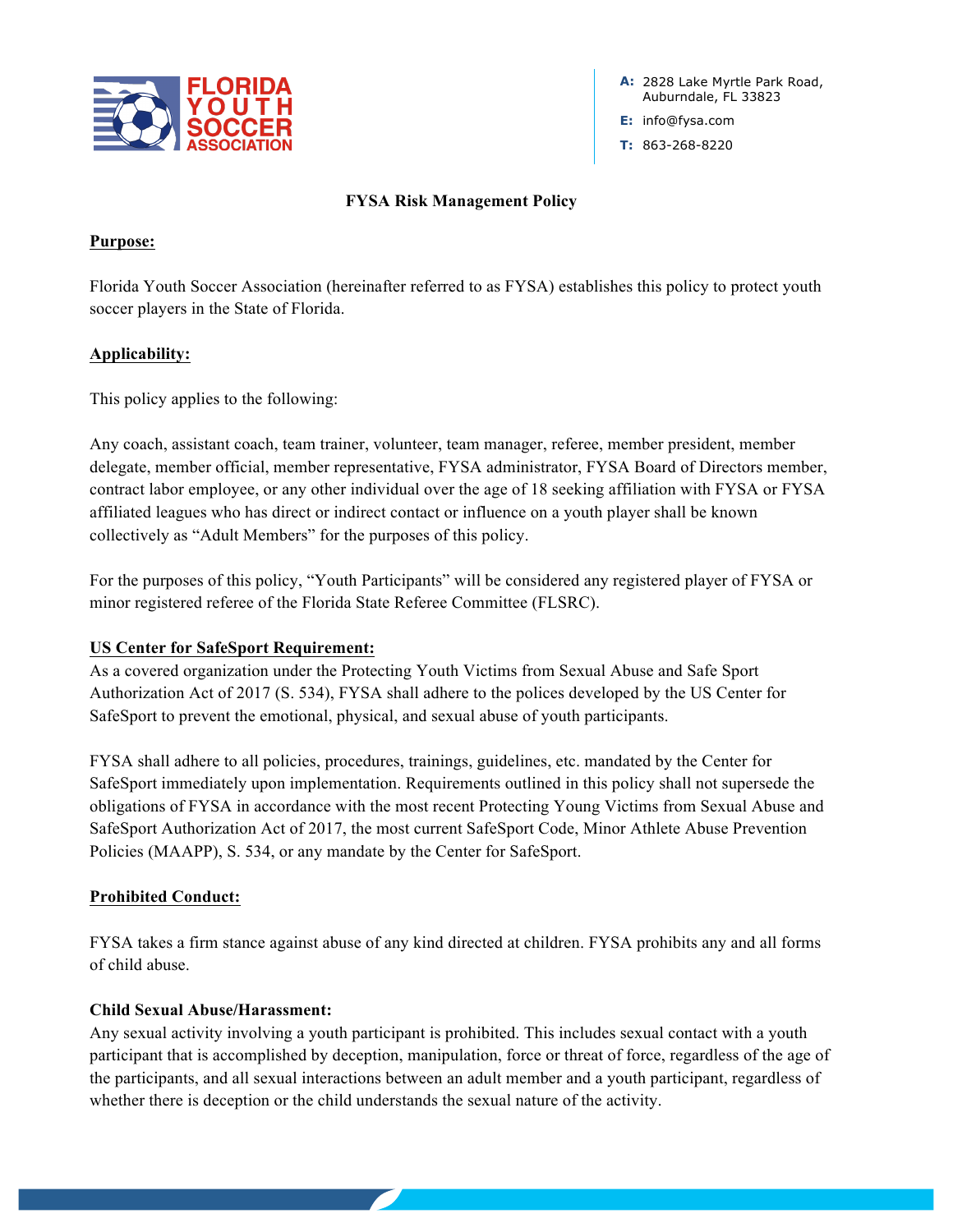

**E:** info@fysa.com

**T:** 863-268-8220

Examples of conduct that may constitute sexual abuse and/or harassment and are prohibited by this policy include, but are not limited to:

- Unnecessary touching, patting, hugging, pinching, or brushing against a person's body;
- Staring, ogling, leering, or whistling at a person;
- Continued or repeated verbal abuse of a sexual nature;
- Sexually explicit statements, sexual flirtations, advances, propositions, subtle pressure for sexual activity, comments, questions, jokes, or anecdotes;
- Graphic or degrading comments about a person's clothing, body or sexual activity;
- Sexually suggestive objects, cartoons, posters, calendars, or pictures;
- Suggestive or obscene letters, notes or invitations;
- Harassing use of electronic mail, electronic or instant messaging, or telephone communication systems;
- Other physical or verbal conduct of a sexual nature.

### **Power Imbalance**

Any sexual interaction between a youth participant and an individual with evaluative, direct or indirect authority is prohibited. Such relationships involve an imbalance of power and are likely to impair judgment or be exploitative. This section does not apply to a pre-existing relationship between two spouses or life partners.

### **Bullying**

Intentional, persistent and repeated pattern of committing or willfully tolerating physical and non-physical behaviors that are intended, or have the reasonable potential, to cause fear, humiliation or physical harm in an attempt to socially exclude, diminish or isolate the targeted youth participant(s), as a condition of inclusion are prohibited. Bullying does not include group or team behaviors that

- Are meant to establish normative team behaviors, or
- Promote team cohesion.

### **Hazing**

Coercing, requiring, forcing or willfully tolerating any humiliating, unwelcome or dangerous activity that serves as a condition for joining a group or being socially accepted by a group's members are prohibited.

Hazing does not include group or team activities that

- Are meant to establish normative team behaviors or
- Promote team cohesion.

### **Emotional Misconduct**

Emotional misconduct in all forms is prohibited. Emotional misconduct is a pattern of deliberate, noncontact behavior that has the potential to cause emotional or psychological harm to another person. Non-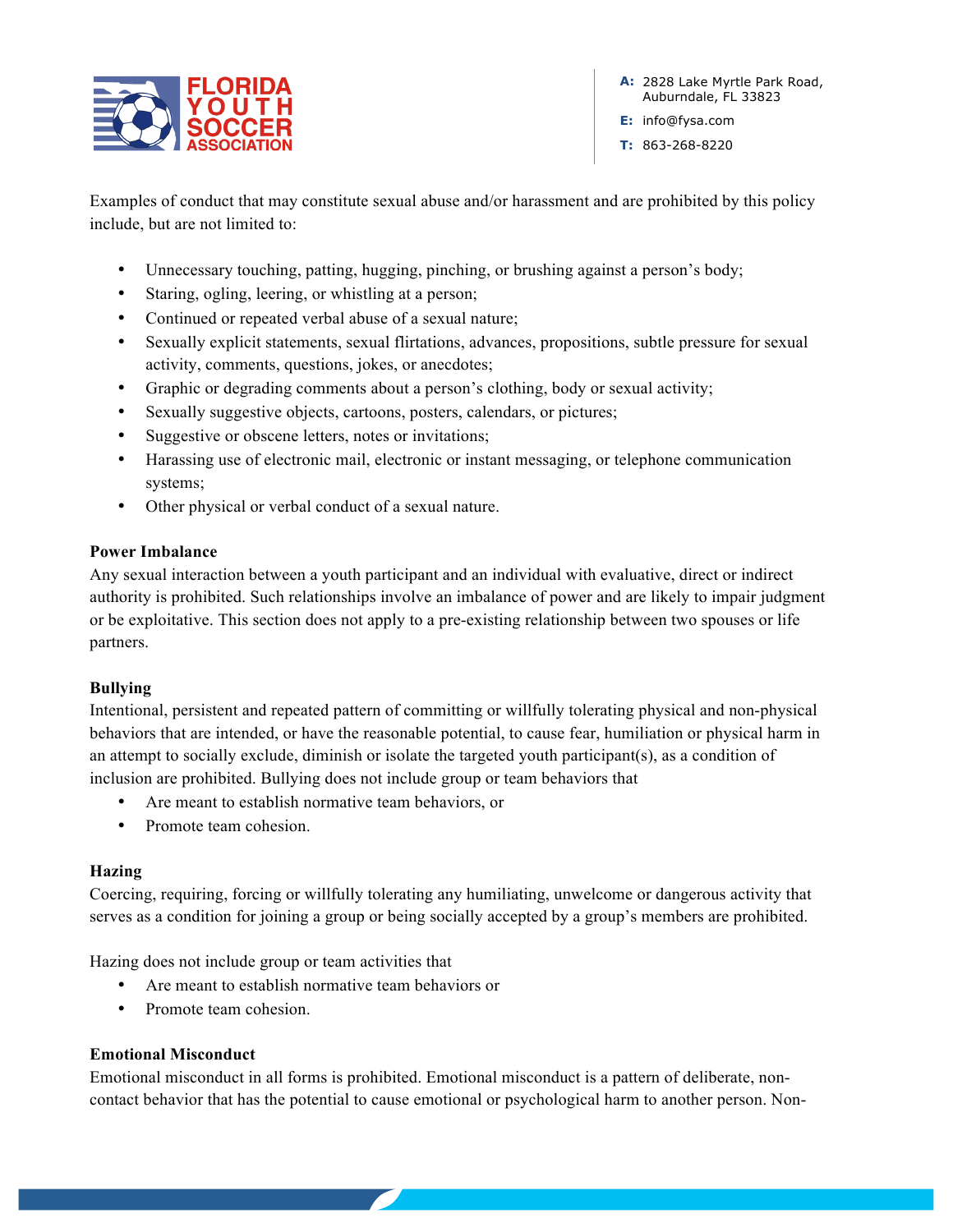

**E:** info@fysa.com

**T:** 863-268-8220

contact behaviors include verbal acts, physical acts, or acts that deny attention or support; or any act or conduct described as emotional abuse or misconduct under federal or state law (e.g. child abuse, child neglect).

Emotional misconduct does not include professionally accepted coaching methods of skill enhancement, physical conditioning, team building, appropriate discipline or improving athletic performance.

# **Physical Misconduct**

Physical misconduct in all forms is prohibited. Physical misconduct is defined as contact or non-contact conduct that results in, or reasonably threatens to, cause physical harm to another person; or any act or conduct described as physical abuse or misconduct under federal or state law (e.g. child abuse, child neglect, assault).

Physical misconduct does not include professionally accepted coaching methods of skill enhancement, physical conditioning, team building, appropriate discipline or improving athletic performance. For example, hitting and punching are well regulated forms of contact in combat sports but have no place in soccer.

# **Mandatory Reporting:**

Pursuant to the Protecting Youth Victims from Sexual Abuse and Safe Sport Authorization Act of 2017 (S. 534), all adult members of FYSA who are permitted to interact with youth participants must report ANY suspected child abuse to the proper authorities, including sexual abuse, within 24 hours of receiving the allegation. All adult members of FYSA are mandated to report any suspected child abuse regardless of the circumstances in which they received the information.

All FYSA adult members and youth participants who, acting in good faith, make a report or otherwise provide information or assistance in connection with a report, investigation, or legal intervention shall be immune from civil and criminal liability arising out of such actions (per the Protecting Youth Victims from Sexual Abuse and Safe Sport Authorization Act of 2017).

FYSA and its members shall take no retaliatory action against those who report claims of child abuse if the claims are made in good faith.

FYSA shall provide an avenue to report suspected child abuse of any kind. This avenue for reporting shall be communicated to all FYSA youth participants and adult members.

# **Sexual Abuse Awareness and Prevention Training**

FYSA shall offer and provide sexual abuse awareness and prevention training to all adult members (SafeSport training). Adult members are required to complete the sexual abuse awareness and prevention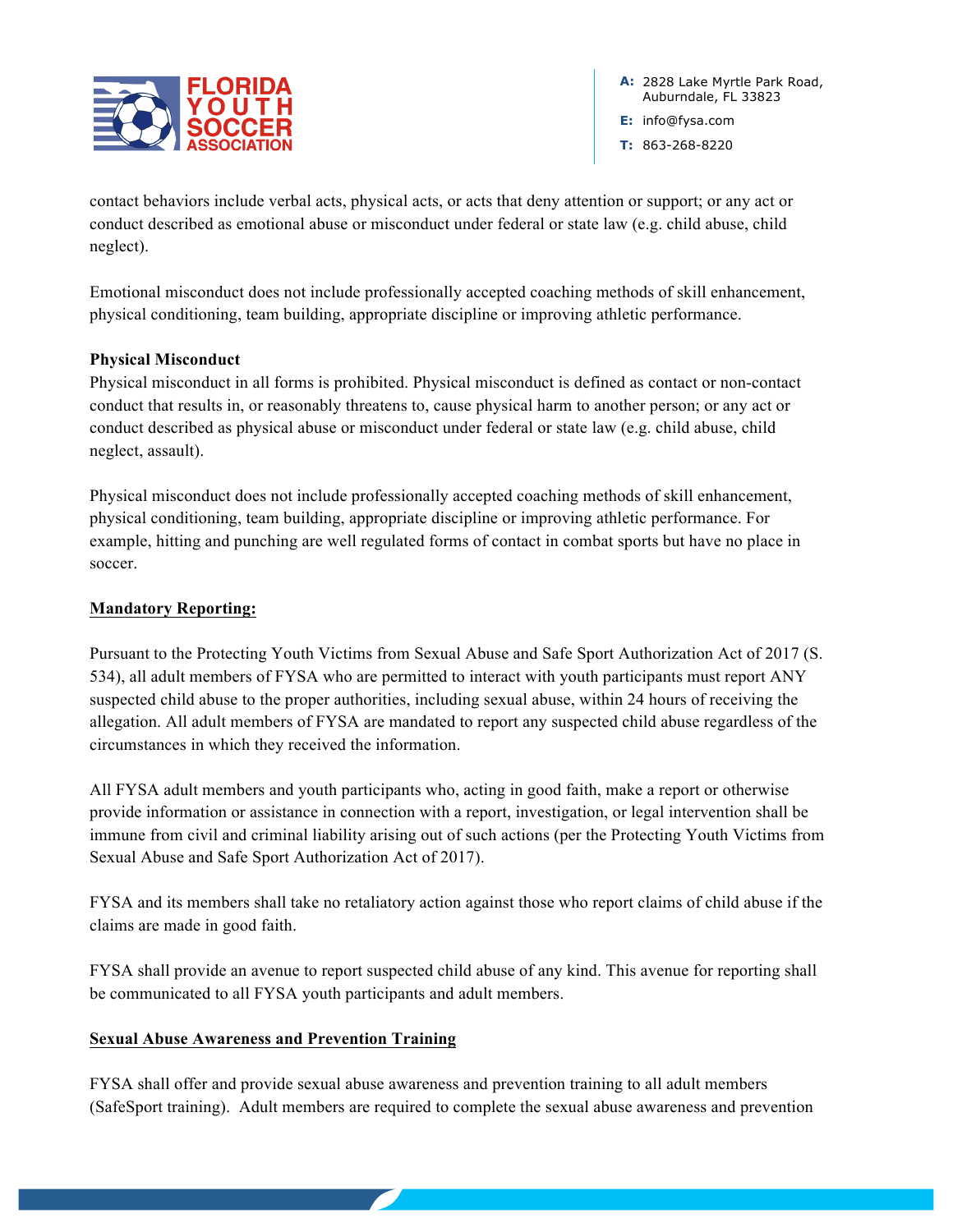

**E:** info@fysa.com

**T:** 863-268-8220

training before any interaction with youth participants. A refresher course is required on an annual basis effective the calendar year following the completion of the initial training.

FYSA shall, subject to parental consent, annually make available training to youth participants regarding prevention and reporting of child abuse.

## **One-on-One Interactions:**

The majority of child sexual abuse is perpetrated in isolated, one-on-one situations. By reducing such interactions between youth participants and adult members, the risk of child sexual abuse is reduced. However, one-on-one time with trusted adults is also healthy and valuable for a child.

## **Limiting one-on-one Interactions between Adult Members and Youth Participants**

Adult members are to observe the following guidelines when dealing with all youth participants:

- One-on-one interactions between a youth participants and an adult member (who is not the minor's legal guardian) are permitted if they occur at an observable and interruptible distance by another adult.
- Isolated one-on-one interactions between youth participants and an adult member (who is not the minor's legal guardian) are prohibited except under emergency circumstances.
- One-on-one interactions are to be monitored. When one-on-one interactions between adult members and youth participants occur at facilities, at least one other adult will monitor these interactions.
- Monitoring includes: knowing that the one-on-one interaction is occurring, the approximate planned duration of the interaction, and randomly dropping in on the one-on-one.
- Meetings between adult members and youth participants (multiple) occur if another adult is present, except under emergency circumstances. Such meetings must occur where interactions can be easily observed and at an interruptible distance from another adult.
- If a one-on-one meeting takes place in an office, the door to the office must remain unlocked and open. If available, it will occur in an office that has windows, with the windows, blinds, and/or curtains remaining open during the meeting.
- It is the responsibility of the adult members to obtain the written permission of the youth participant's legal guardian in advance of the one-on-one meeting.
- Individual training sessions between adult members and youth participants are permitted if the training session is observable and interruptible by another adult.
- Individual training sessions must be observable and interruptible.
- Permission for individual training sessions must be obtained at least every six months. Parents and/or legal guardians, must be allowed to observe the training session.

### **Supervision**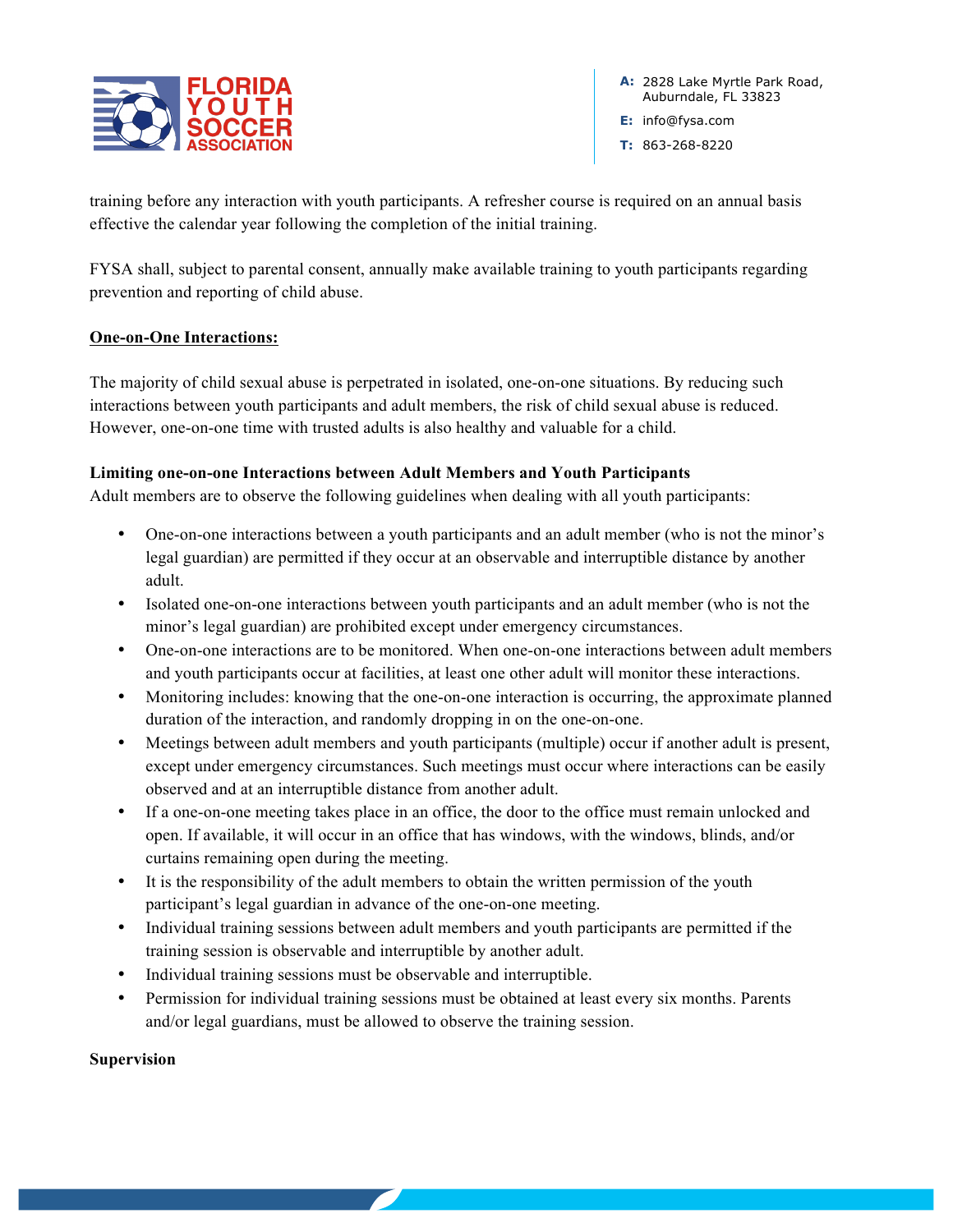

**E:** info@fysa.com

**T:** 863-268-8220

Generally, no youth participant should be left alone at a training session or at any other time until his or her parent and/or legal guardian, older sibling or other designated adult picks them up. It is required that the last adult in addition to the adult member wait at the site until the youth participant is picked up.

## **Non-affiliated Adults**

Any adults involved in FYSA sanctioned programs/events are prohibited from interacting one-on-one with unrelated youth participants in settings outside of the program (including, but not limited to, one's home, restaurants, and individual transportation).

# **Establishing Boundaries & Avoiding Gifts**

Individuals who groom children will often provide special gifts or privileges, as one strategy to gain the child's trust and fill a need in their life, in advance of sexually abusing the child. Accordingly, FYSA strongly discourages adult members from giving gifts or granting special privileges to youth participants and prohibits any such gift or privilege when not available to the entire team.

## **Appropriate Physical Contact**

FYSA adheres to the following principles and guidelines regarding physical contact between adult members and youth participants. The following guidelines and principles also apply to contact between youth participants:

Physical contact with youth participants for safety, consolation and celebration has multiple criteria in common which makes it both safe and appropriate. These criteria include:

- The physical contact takes place in public
- There is no potential for, or actual, physical or sexual contact during the physical contact
- The physical contact is for the benefit of the youth participant, not to meet an emotional or other need of an adult member

Appropriate physical contact may include:

- Spotting an athlete so that they will not be injured by a fall or piece of equipment (off-field training/weight training)
- Positioning a youth participant's body so that they more quickly acquire an athletic skill, get a better sense of where their body is in space, or improve their balance and coordination
- Making youth participants aware that they might be in harm's way because of other athletes practicing around them or because of equipment in use

Celebrations are physical by definition and FYSA recognize participants often express their joy of participation, competition, achievement and victory through physical acts. We encourage these public expressions of celebration, which may include: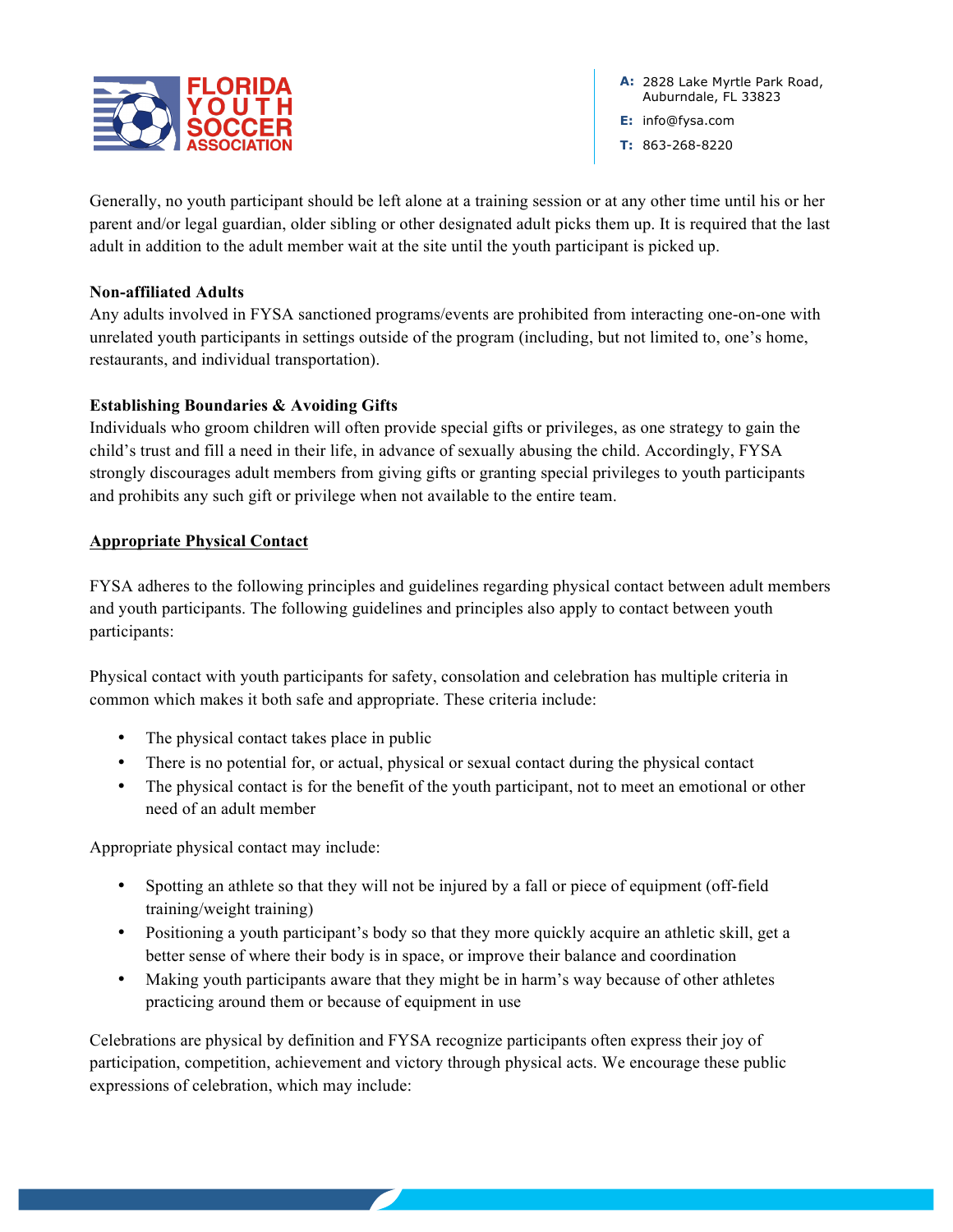

**E:** info@fysa.com

**T:** 863-268-8220

- Greeting gestures such as high-fives, fist bumps, and brief "side hugs".
- Congratulatory gestures such as celebratory hugs, "jump-arounds" and pats on the shoulder for any form of athletic or personal accomplishment

It may be appropriate to console an emotionally distressed youth participant (e.g., a youth participant who has been injured or has just lost a competition). Appropriate consolation includes publicly:

- Embracing a crying athlete in a public place or circumstance
- Putting an arm around a youth participant while verbally engaging them in an effort to calm them down ("side hugs")
- Lifting a fallen youth participant off the playing surface and "dusting them off" to encourage them to continue competition

## **Massage and other Athletic Training Interactions**

Any massage or other athletic training therapy or modality must be provided by a non-adult member who is a licensed athletic trainer or other certified professional. Such activities should never be done with only the youth participant and adult in the room. Where possible without compromising a youth participant's privacy, such activities should be performed in open/public areas (e.g., but not limited to, in a training room but not behind a screen) and in any event should be in an interruptible location.

Even if a coach is a licensed professional provider, the coach shall not perform a massage or athletic training therapy or modality on a youth participant under any circumstances.

Icing and taping, though not limited to certified professionals, should, where possible without compromising a youth participant's privacy, be performed in open/public areas (e.g., on the bench; in locker room with others present). Icing and taping near the intimate areas of the body (i.e. "bathing suit areas") is not permitted by a non-licensed medical professional and in any event cannot be done with only the youth participant and professional alone in a room.

### **Communication (electronic and/or in-person)**

Electronic communications are an essential aspect of communication. The specific rules below may reference certain forms of electronic communication, and the specific application of principles may change with regard to a given app, platform or method of communication, but regardless of the means, the following principles apply across all manner of electronic communication and should be used to guide adult member behavior when communicating with youth participants:

- All electronic communication originating from adult members to youth participants must be professional in nature.
- Communication or conversation (in-person or electronic) regarding illegal or age inappropriate topics (drugs, alcohol use, sexually explicit language or imagery, or discussion of adult personal life, social activities, relationship or family issues) is not permitted.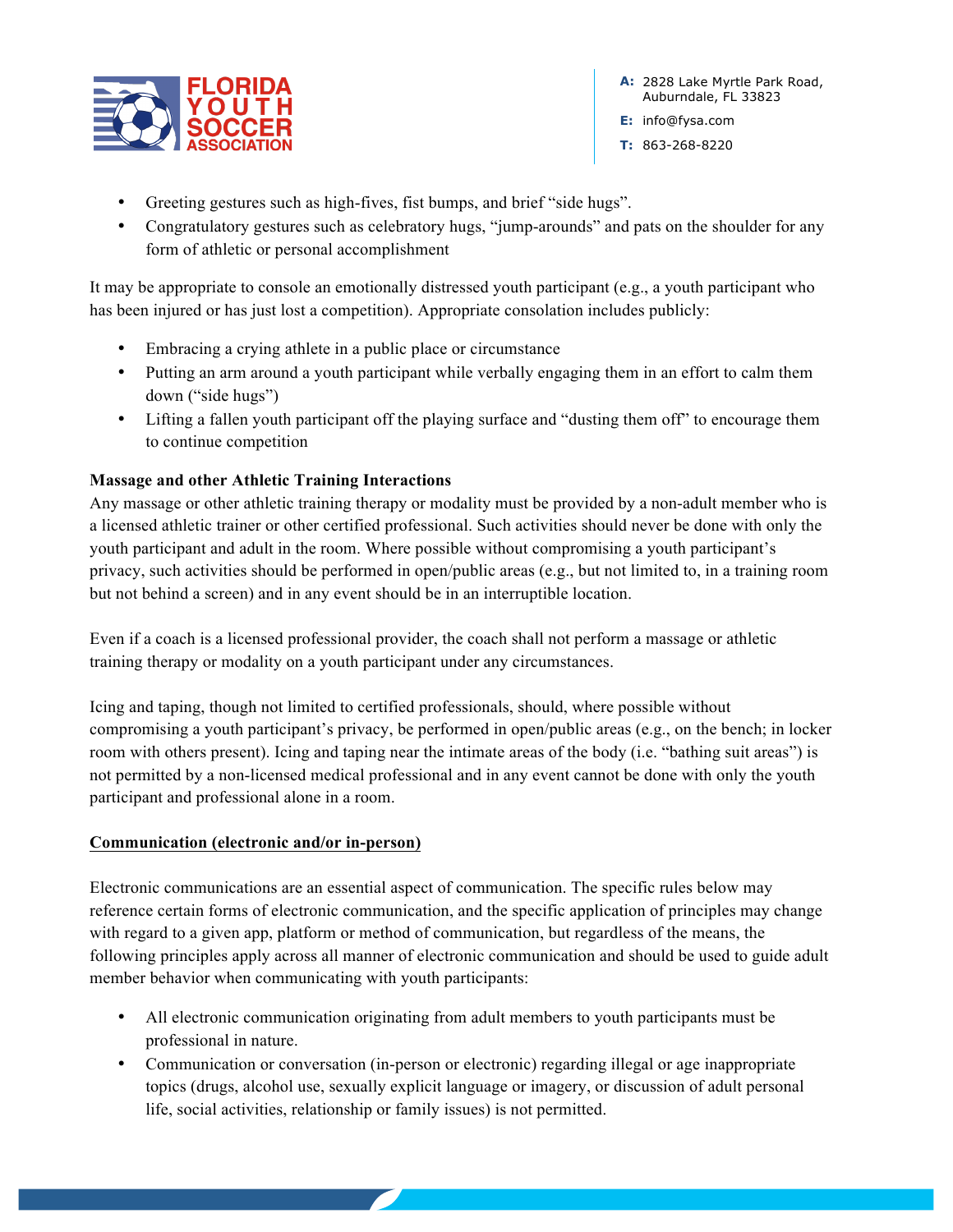

**E:** info@fysa.com **T:** 863-268-8220

- All communications must comply with the Prohibited Conduct sections of this policy.
- Adult members are not permitted to communicate privately via electronic communications with youth participants, except under emergency circumstances.
- Absent emergency circumstances, if an adult member with authority over youth participant needs to communicate directly with a youth participant via electronic communications (including social media), another adult member or the participant's parent and/or legal guardian will be copied.
- If a youth participant communicates to the adult member (with authority over the youth participant) privately first, said adult member must respond to the youth participant with a copy to another adult member or the minor's parent and/or legal guardian.
- Communications must be open and transparent: The content of any electronic communication should generally be group-based and should always be readily available to share with the youth participant's family, the applicable club and FYSA.
- When an adult member with authority over youth participants communicates electronically to the entire team, said adult member must copy another adult.
- Parents and/or legal guardians may request in writing that their youth participant not be contacted through any form of electronic communication by the member organization or by the adult member subject to this policy. The member organization will abide by any such request that their youth participants not be contacted via electronic communication, absent emergency circumstances.
- Adult members with authority over youth participants are not permitted to maintain private social media connections with unrelated youth participants and such adult members are not permitted to accept new personal page requests on social media platforms from youth participants, unless the adult member has a fan page, or the contact is deemed as celebrity contact vs. regular contact.
- Youth participants may "friend" a member organization's official page.
- Administrators, coaches, staff and/or volunteers may not use Snap Chat (or any similar app that automatically deletes the content of a communication) to communicate with youth participant.
- Electronic communications will generally only be sent between the hours of 8:00 a.m. and 8:00 p.m., unless emergency circumstances exist, or during competition travel.

### **Imagery**

In posting imagery, adult members are expected to be sensitive to the status of youth participants. This means any imagery posted to a team website or social media should be soccer-related, not private (e.g., taken in public view), and age appropriate.

Under no circumstances should imagery depict any conduct that would violate any of this policy. Requests of parents and/or guardians of youth participants to remove imagery in which their child is recognizable and individually featured will be honored to the extent practicable.

Adult members will not post in any public forum imagery of youth participants that also includes youth participant information and/or location. This includes game and practice schedules, addresses, phone numbers, school information, etc.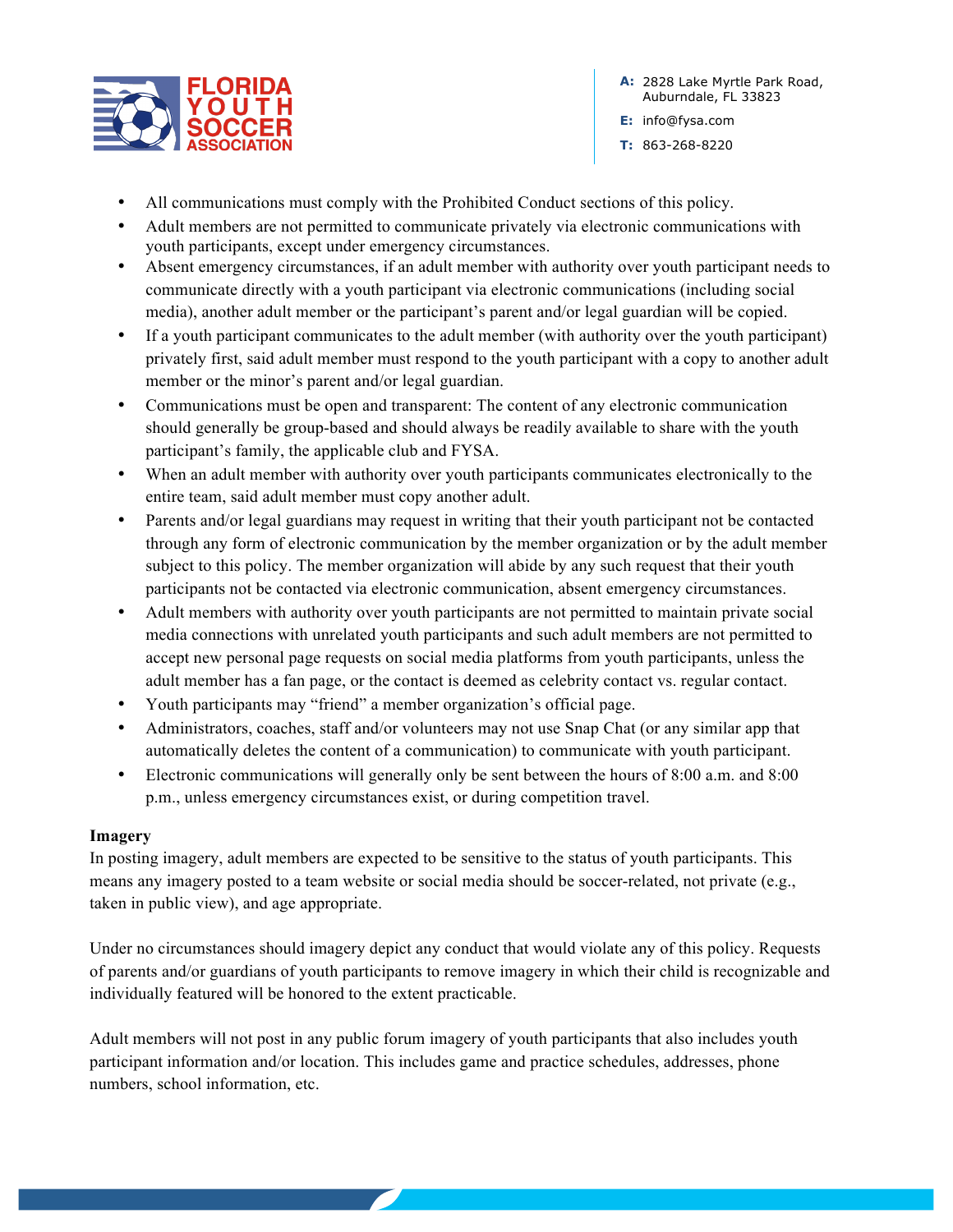

**A:** 2828 Lake Myrtle Park Road, Auburndale, FL 33823 **E:** info@fysa.com **T:** 863-268-8220

## **Locker Rooms/Changing Areas**

Youth Participants are particularly vulnerable in locker rooms and changing areas due to various stages of dress/undress and because youth participants are less supervised than at many other times. The risk of youth participant-to-youth participant problems, such as sexual abuse and bullying, harassment, and hazing, is present when adult members are not monitoring youth participants. This is especially true in locker rooms.

The following guidelines are designed to maintain personal privacy as well as to reduce the risk of misconduct in locker rooms and changing areas.

- Cell phones and other mobile devices with recording capabilities, including voice recording, still cameras and video cameras increase the risk for different forms of misconduct in locker rooms and changing areas. As a result, use of a device's recording capabilities in the locker rooms, rest rooms, and changing areas or similar spaces is prohibited.
- Under no circumstances shall an unrelated adult member be undressed (disrobed or partial or full nudity where private body parts are exposed) in front of youth participants.
- At no time are adult members permitted to be alone with a youth participant in a locker room, rest room, or changing area except under emergency circumstances.
- Locker rooms, rest rooms, and changing areas should be regularly and randomly monitored to ensure compliance with these policies.
- Adult members make every effort to recognize when a youth participant goes to the locker room or changing area during practice and/or competition and, if they do not return in a timely fashion, we will check on the youth participant's whereabouts.
- Parents and/or guardians are discouraged from entering locker rooms and changing areas unless it is truly necessary. In those instances, it should only be a same-sex parent and/or guardian. If this is necessary, parents and/or guardians should let a adult member know about this in advance.
- If an organization uses a facility not under its jurisdiction (for, e.g., training or competition or similar events) and multiple constituents use the facility, adult members are nonetheless required to adhere to the rules set forth here.

# **Travel and Transportation:**

# **Local Travel**

Local travel consists of travel to training, practice, and competition that occurs locally and does not include coordinated overnight stay(s). Adult members who are not also acting as a parent and/or legal guardian, shall not ride in a vehicle alone with an unrelated youth participant, absent emergency circumstances, and must have at least two youth participants or another adult at all times.

Parents and/or legal guardians are advised to consult the Center for Safe Sport's Parental Toolkit as well as the One-on-One Interactions section of this policy concerning child abuse prevention before providing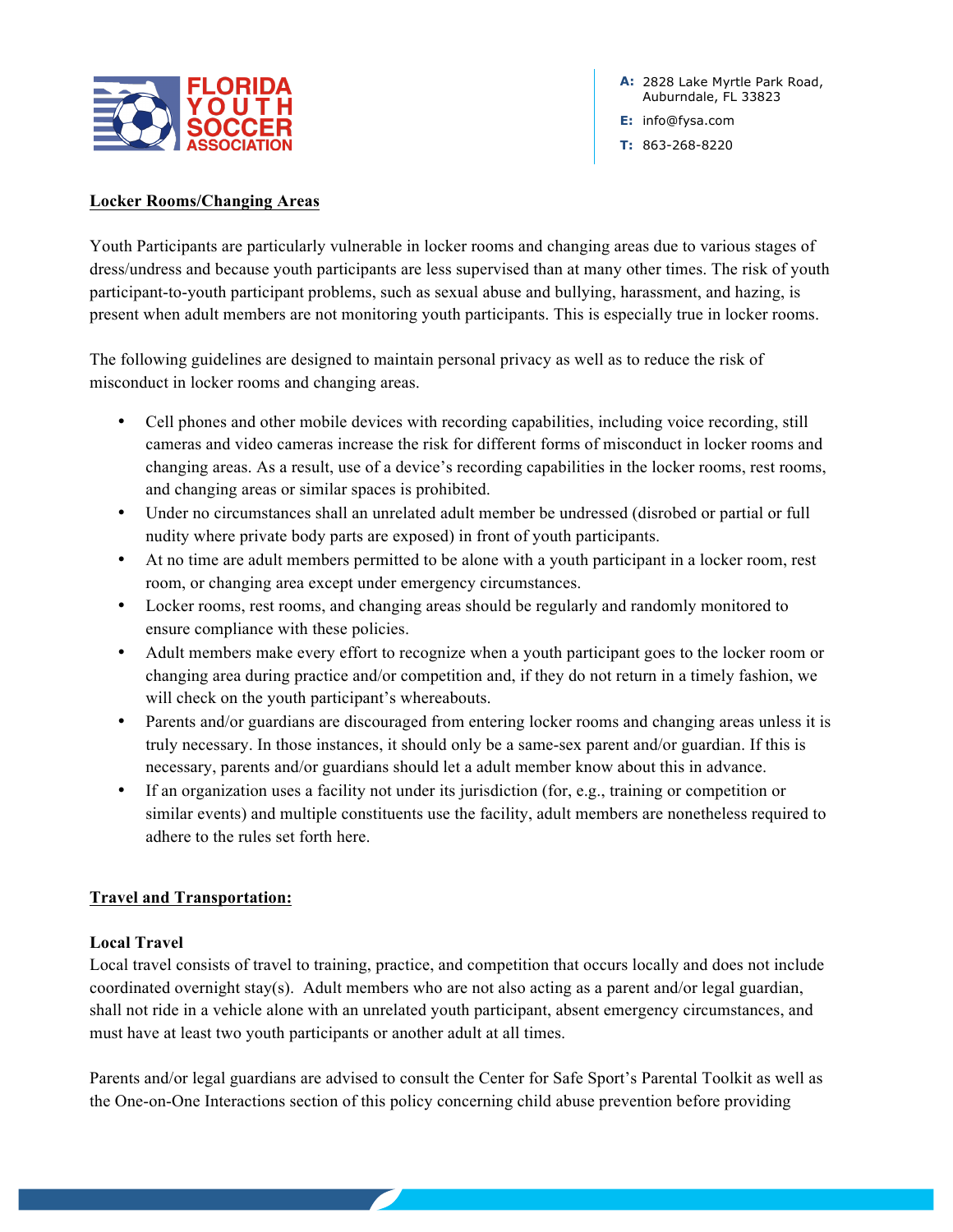

**E:** info@fysa.com

**T:** 863-268-8220

consent for their youth participant to travel alone with an unrelated adult member. FYSA encourages parents/legal guardians to pick up their youth participant first and drop off their youth participant last in any shared or carpool travel arrangement.

Fifteen (15)-passenger vans shall not be approved vehicles for use during any local travel.

## **Team Travel**

Team travel is travel to a competition or other team activity that the organization plans and supervises. Parental/ legal guardian consent must be obtained for each youth participant prior to any team travel.

Adult members who are not also acting as a parent/legal guardian, shall not ride in a vehicle alone with an unrelated youth participant, absent emergency circumstances, and must have at least two youth participants or another adult at all times.

Fifteen (15)-passenger vans shall not be approved vehicles for use during any team travel.

## **Driving**

In order for adult members to transport youth participants (any number) ALL of the below conditions must be met:

- Must have a valid driver's license and maintain an acceptable driving record
- Must be at least 21 years of age
- Wear seatbelt at all times and require all passengers to do so same
- Must have an approved FYSA criminal background check
- May not consume alcohol (beer, wine, liquor) during team travel
- Cellular phones should not be used while vehicle is in motion
- Cellular phones should only be used in emergency situations while vehicle is not in motion

### **Overnight stays**

Team travel that requires overnight stays away from home occurs when a team/club sponsors, coordinates or arranges for travel so that teams can compete locally, regionally, nationally or internationally. Because of the greater distances, adult members will often travel with the youth participants.

Non-parent and/or legal guardian adult members shall not share a hotel room or other sleeping arrangement with a youth participant. In addition, no adult member should enter the hotel room or other sleeping arrangement with a youth participant alone unless necessary for the safety of the youth participant (e.g., in the event of emergency). Meetings during team travel and overnight stays shall be conducted consistent with this policy's section for one-on-one interactions and never in an individual hotel room.

Whenever possible, youth participants should be housed in interior, non-first floor rooms that are away from exits or ends of hallways. Adult member rooms may be in these areas if necessary and should keep their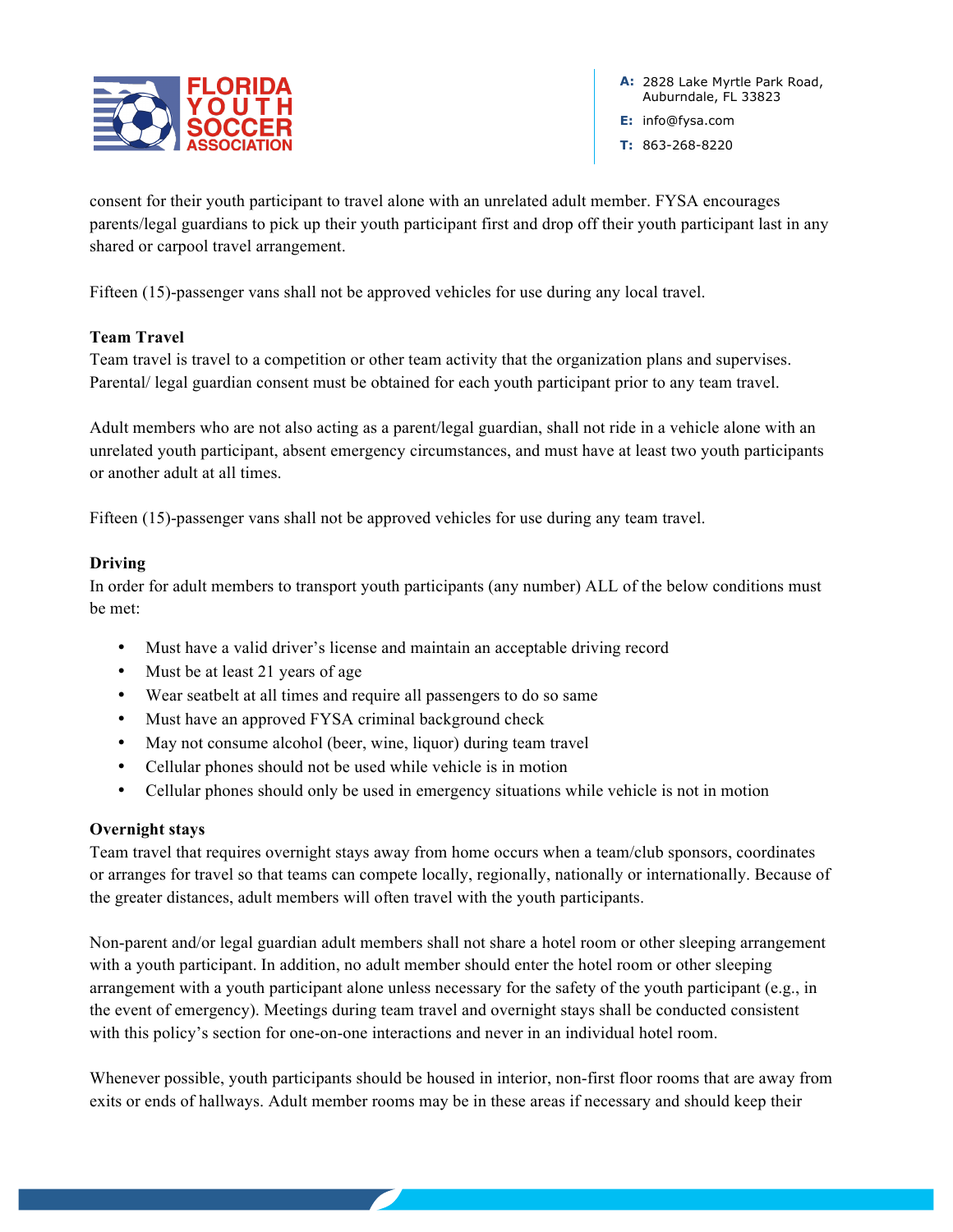

**A:** 2828 Lake Myrtle Park Road, Auburndale, FL 33823 **E:** info@fysa.com

**T:** 863-268-8220

doors open whenever possible. Provide the front desk of the hotel with cell numbers for adult members supervising youth participants. If possible, identify adult members to front desk personnel and ask them to call if they ever see players leave the hotel or witness objectionable youth participant behavior. Have the front desk block pay TV channels including video games and adult channels.

When not practicing, training, competing, or preparing for competition, adult members will monitor the safety and activities of youth participants. Adult members should perform frequent, unscheduled room checks with another adult. When doing room checks, attending team meetings and/or other activities, two adults must always be present. Observable and interruptible environments should be maintained.

Adult members should encourage youth participants to engage in regular, at least daily, communications with their parents and/or legal guardians whom are not on team travel.

Youth participants typically will share rooms, with 2-4 same-sex youth participants assigned per room depending on accommodations. Youth participants should only share a room with other youth participants of the same relative age group and gender. When youth participants reach the age of 18 years old they are prohibited from sharing a room with youth participants under the age of 18.

FYSA members will notify hotel management should any special arrangements be warranted. All parent/guardian and youth participant requests for changes in room assignments should be accommodated whenever possible.

Adult members MUST immediately report any concerns about physical or sexual abuse, misconduct, or policy violations to FYSA, the appropriate authorities and the US Center for SafeSport.

| <b>Age of Youth Participant</b> | <b>Youth Participant: Supervisory Ratio</b> |
|---------------------------------|---------------------------------------------|
| Elementary Age                  | 4:1                                         |
| Middle/Junior High              | 6:1                                         |
| High School                     | 8:1                                         |

# **Recommended Travel Supervisory Ratios**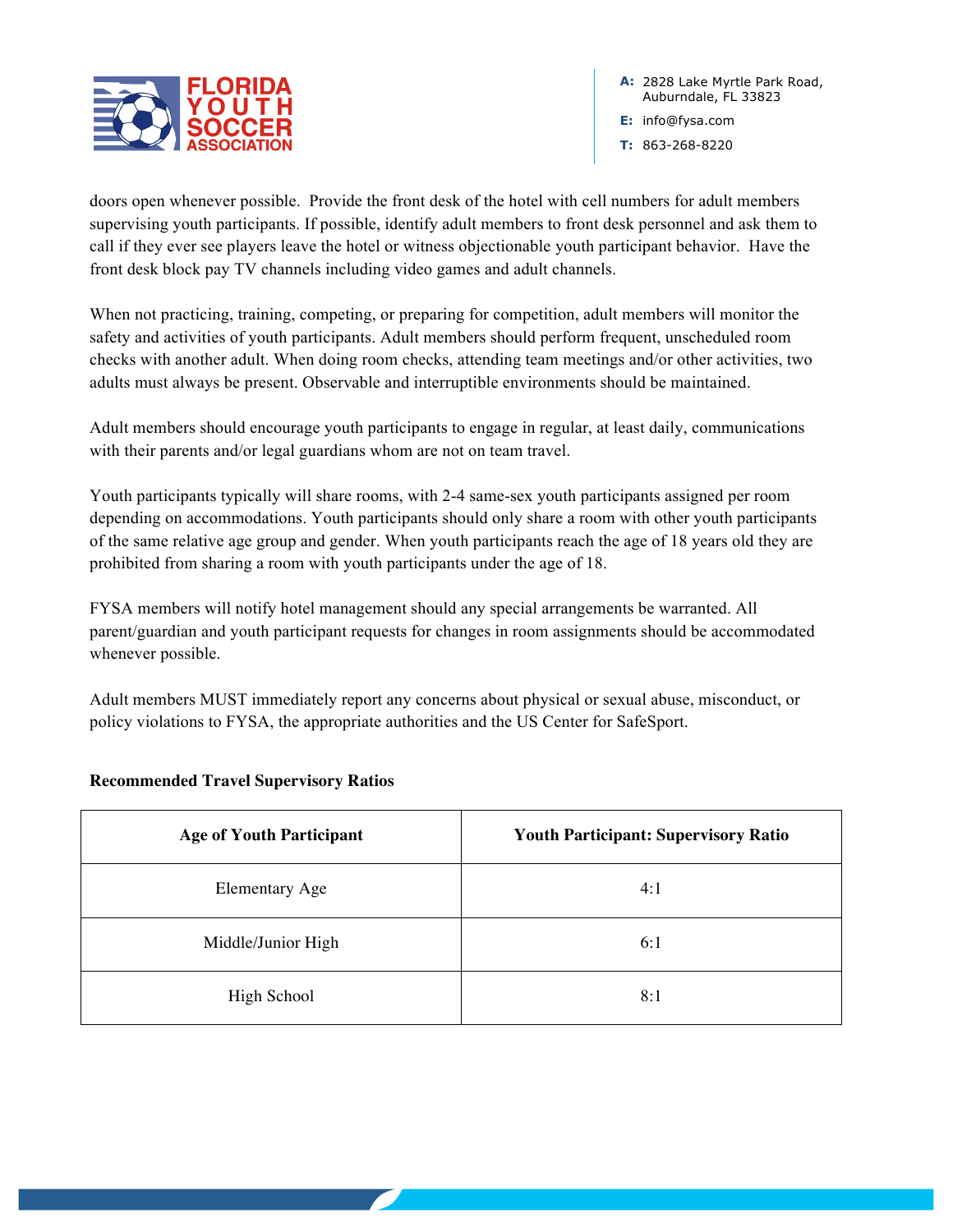

**A:** 2828 Lake Myrtle Park Road, Auburndale, FL 33823 **E:** info@fysa.com

**T:** 863-268-8220

### **Concussions**

FYSA and affiliates shall adopt the minimum requirements for concussion management and protocol as stated in Florida Statute 943.0438.

All youth participants and their parents and/or guardians must sign an acknowledge form agreeing that they have received concussion information and are aware concussion signs and symptoms. An adult member must remove youth participants suspected of sustaining a concussion from athletic participation immediately. A youth participant, who has been removed from an activity, may not return to athletic participation until the youth participant submits to an adult member (or FYSA affiliate) a written medical clearance to return. The medial clearance must be signed by a medical professional and state that the youth participant no longer exhibits signs, symptoms, or behaviors consistent with a concussion or other head injury

### **Background Screening:**

Every adult member is required by FYSA to apply for an FYSA Background Screen every year by using the designated risk management system prior to any interaction with youth participants.

A nation-wide criminal history background screen will be performed on every adult member submitted annually. Each application is subject to a processing fee set by the FYSA Board of Directors (payable by the affiliate or individual). Honesty and full disclosure are expected of adult members when filling out the application. Should an adult member not properly disclose his/her criminal history it may impact the approval or denial of the application. Every adult member must provide his or her Social Security Number, which will be kept confidential. Those applicants who do not have a Social Security Number (international applicants) will be required to have an additional background screening (with an additional processing fee) and provide additional documentation.

FYSA reserves the right to disqualify an adult member when presented with evidence of inappropriate communication, conduct, or contact with children or other individuals even if not charged, convicted, or tried in a court of law. FYSA also reserves the right to disqualify an adult member if that individual's behavior and/or conduct are considered detrimental to FYSA, the FYSA membership, or FYSA member affiliates even if not charged, convicted, or tried in a court of law.

Generally, FYSA analyzes offenses and/or convictions with a broad incident date ten (10) years prior to the application date. FYSA also reserves the right to review incidents that date back further than ten (10) years and disqualify the adult member, if that adult member's criminal history indicates a possible serious threat to the well being and safety of youth participants.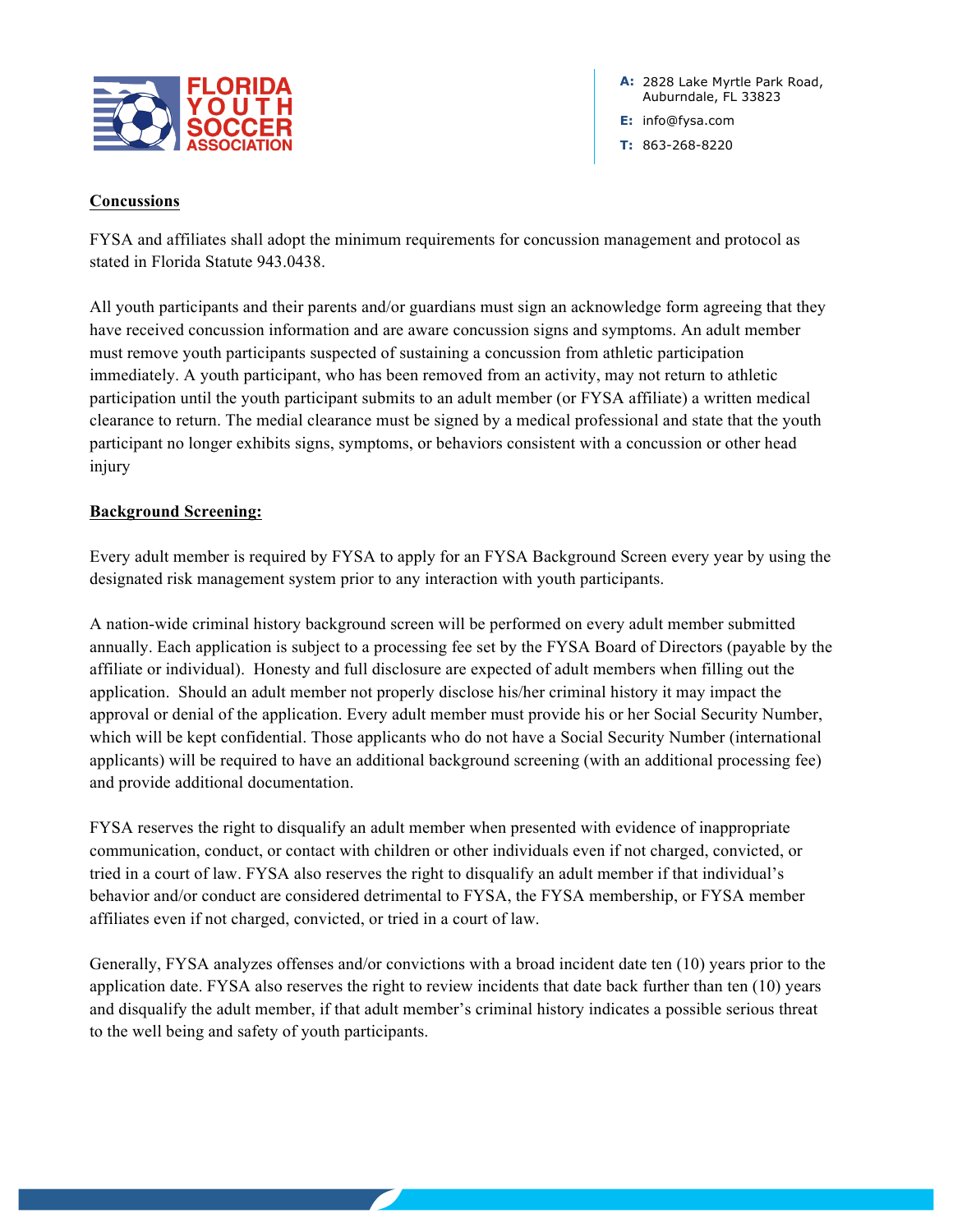

**E:** info@fysa.com

**T:** 863-268-8220

FYSA also reserves the right to perform criminal history background screen(s) at random time periods on any adult member who has previously applied for a background screen during their approval who may or may not have a criminal history.

FYSA shall perform background screens that meet the minimum requirements as stated in Florida Statute 943.0438.

## **Florida Statute 943.0438-Athletic coaches for independent sanctioning authorities.**

*(1) As used in this section, the term:*

*(a) "Athletic coach" means a person who:*

*1. Is authorized by an independent sanctioning authority to work for 20 or more hours within a calendar year, whether for compensation or as a volunteer, for a youth athletic team based in this state; and*

*2. Has direct contact with one or more minors on the youth athletic team.*

*(b) "Independent sanctioning authority" means a private, nongovernmental entity that organizes, operates, or coordinates a youth athletic team in this state if the team includes one or more minors and is not affiliated with a private school as defined in s. 1002.01.*

*(2) An independent sanctioning authority shall:*

*(a)1. Conduct a background screening of each current and prospective athletic coach. No person shall be authorized by the independent sanctioning authority to act as an athletic coach after July 1, 2010, unless a background screening has been conducted and did not result in disqualification under paragraph (b). Background screenings shall be conducted annually for each athletic coach. For purposes of this section, a background screening shall be conducted with a search of the athletic coach's name or other identifying information against state and federal registries of sexual predators and sexual offenders, which are available to the public on Internet sites provided by:*

*a. The Department of Law Enforcement under s. 943.043; and*

*b. The Attorney General of the United States under 42 U.S.C. s. 16920.*

*2. For purposes of this section, a background screening conducted by a commercial consumer reporting agency in compliance with the federal Fair Credit Reporting Act using the identifying information referenced in subparagraph 1. and that includes searching that information against the sexual predator and sexual offender Internet sites listed in sub-subparagraphs 1.a. and b. shall be deemed in compliance with the requirements of this section.*

*(b) Disqualify any person from acting as an athletic coach if he or she is identified on a registry described in paragraph (a).*

*(c) Provide, within 7 business days following the background screening under paragraph (a), written notice to a person disqualified under this section advising the person of the results and of his or her disqualification.*

*(d) Maintain documentation of:*

*1. The results for each person screened under paragraph (a); and*

*2. The written notice of disqualification provided to each person under paragraph (c).*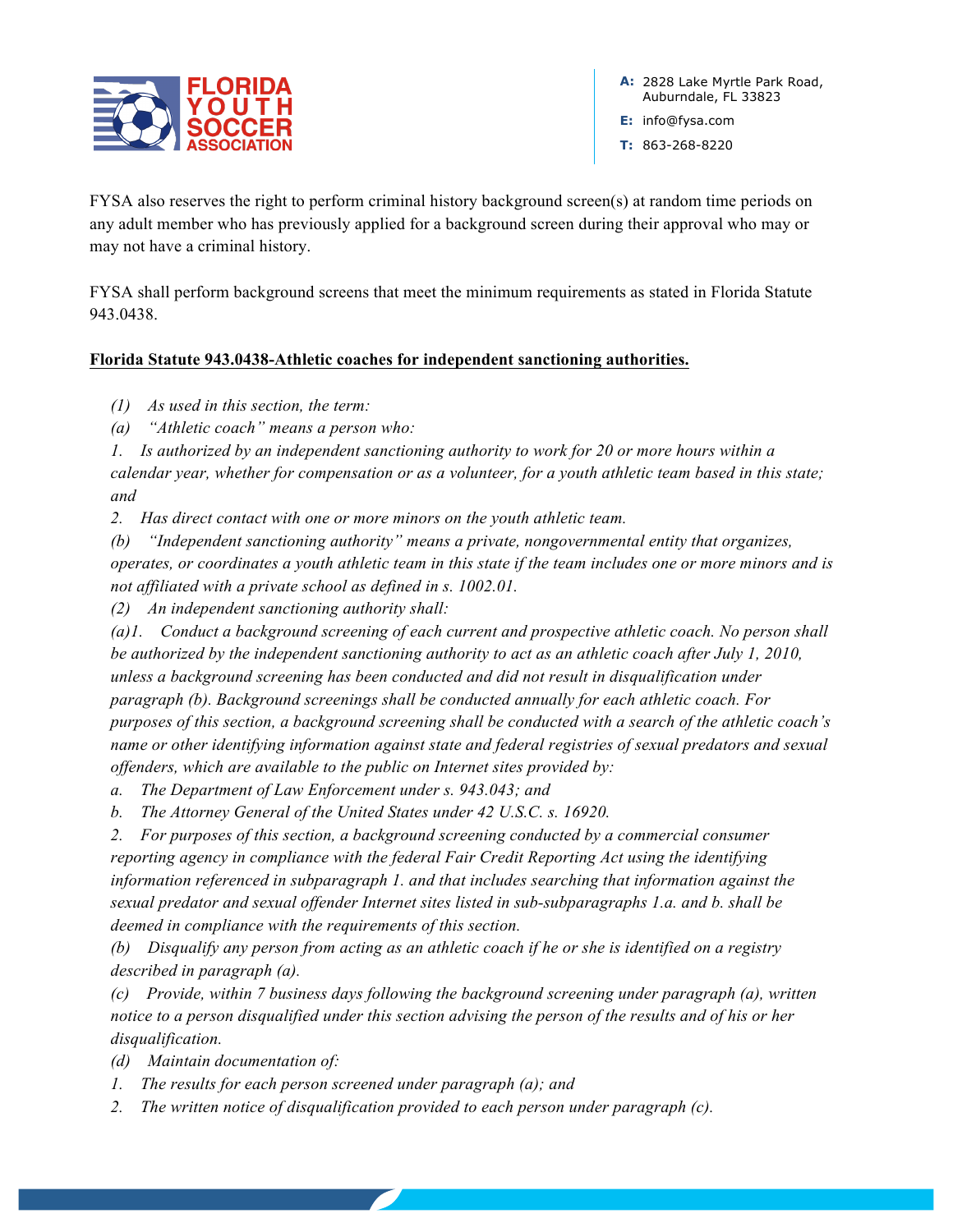

**E:** info@fysa.com

**T:** 863-268-8220

*(e) Adopt guidelines to educate athletic coaches, officials, administrators, and youth athletes and their parents or guardians of the nature and risk of concussion and head injury.*

*(f) Adopt bylaws or policies that require the parent or guardian of a youth who is participating in athletic competition or who is a candidate for an athletic team to sign and return an informed consent that explains the nature and risk of concussion and head injury, including the risk of continuing to play after concussion or head injury, each year before participating in athletic competition or engaging in any practice, tryout, workout, or other physical activity associated with the youth's candidacy for an athletic team.*

*(g) Adopt bylaws or policies that require each youth athlete who is suspected of sustaining a concussion or head injury in a practice or competition to be immediately removed from the activity. A youth athlete who has been removed from an activity may not return to practice or competition until the youth submits to the athletic coach a written medical clearance to return stating that the youth athlete no longer exhibits signs, symptoms, or behaviors consistent with a concussion or other head injury. Medical clearance must be authorized by the appropriate health care practitioner trained in the diagnosis, evaluation, and management of concussions as defined by the Sports Medicine Advisory Committee of the Florida High School Athletic Association.*

*(3) In a civil action for the death of, or injury or damage to, a third person caused by the intentional tort of an athletic coach that relates to alleged sexual misconduct by the athletic coach, there is a rebuttable presumption that the independent sanctioning authority was not negligent in authorizing the athletic coach if the authority complied with the background screening and disqualification requirements of subsection (2) prior to such authorization.*

*(4) The Legislature encourages independent sanctioning authorities for youth athletic teams to participate in the Volunteer and Employee Criminal History System, as authorized by the National Child Protection Act of 1993 and s. 943.0542.*

# **Investigation and Adjunction:**

The investigation and adjudication of matters involving allegations or reports of sexual abuse or misconduct, or other violations of this policy that involve prohibited conduct that is reasonably related to and accompanies an alleged violation involving sexualized behavior by adult members are subject to the jurisdiction of the US Center for SafeSport. FYSA shall perform investigation(s) and impose proper disciplinary action when the US Center for SafeSport declines jurisdiction.

When presented with information that could constitute a violation of this policy, FYSA is authorized to perform an investigation to determine if a violation occurred and what further action needs to be taken.

### **Violations:**

Any alleged violation of this policy may result in disciplinary action from FYSA, US Soccer, US Youth Soccer or the US Center for SafeSport. Any disciplinary action shall be recognized by, and reported to, all of the aforementioned organizations. Disciplinary action may include but is not limited to: